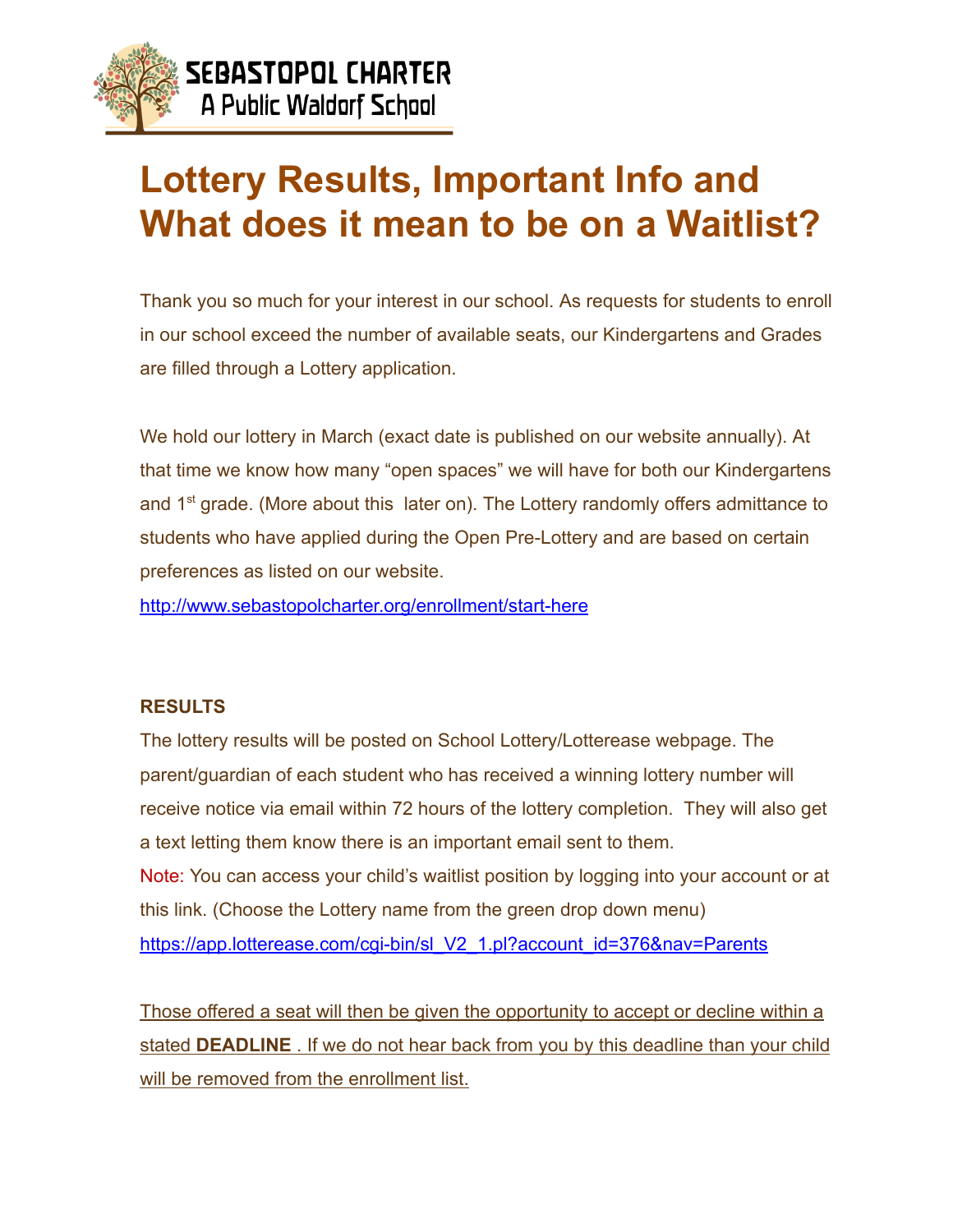## **WAITLIST**

Once all seats are filled, all other eligible applicants are assigned a waitlist number based on the order drawn in the lottery. Parents/guardians can access their child's waitlist position at any time. As openings become available at the applicable grade level, students will receive an "offer" based on their Waitlist order. Parents will be notified by email of the available seat and by text letting them know they have received an important email. Parents/guardians are given a DEADLINE to either accept or decline the offer. These deadlines for our waitlist applicants can be very short so please be sure to read and respond to these emails quickly.

**Important Note** : Since most of our current Grades are full, we may not know in March if we will have any open places in Grades 2-8 until our current Parents confirm whether they will be returning. This usually happens in May or June. However, we sometimes are not told that a family has changed their plans or are moving until the first day of the new school year (in August). An opening can happen at any time even after school starts. So do not give up hope!

As soon as there is an opening, the next person on the waitlist is notified and we will continue to go down the waitlist until that slot is filled.

Please Note : There could be a time when your child moves down a spot on the waitlist. How is this possible? We follow the preferences permitted by the state (sibling, employee, etc.). For example, when one sibling is accepted and has another sibling waitlisted in another grade, that waitlisted sibling gets an enrollment preference, meaning they then move to the top of the waitlist. This means that occasionally parents will see their children move down the list instead of up. On the other hand, if a parent is offered a spot and declines, then you will move up the list.

## **ENROLLMENT**

After you confirm acceptance, you will be emailed a new student enrollment packet to complete online. Please pay careful attention to the Deadline stated in the email.